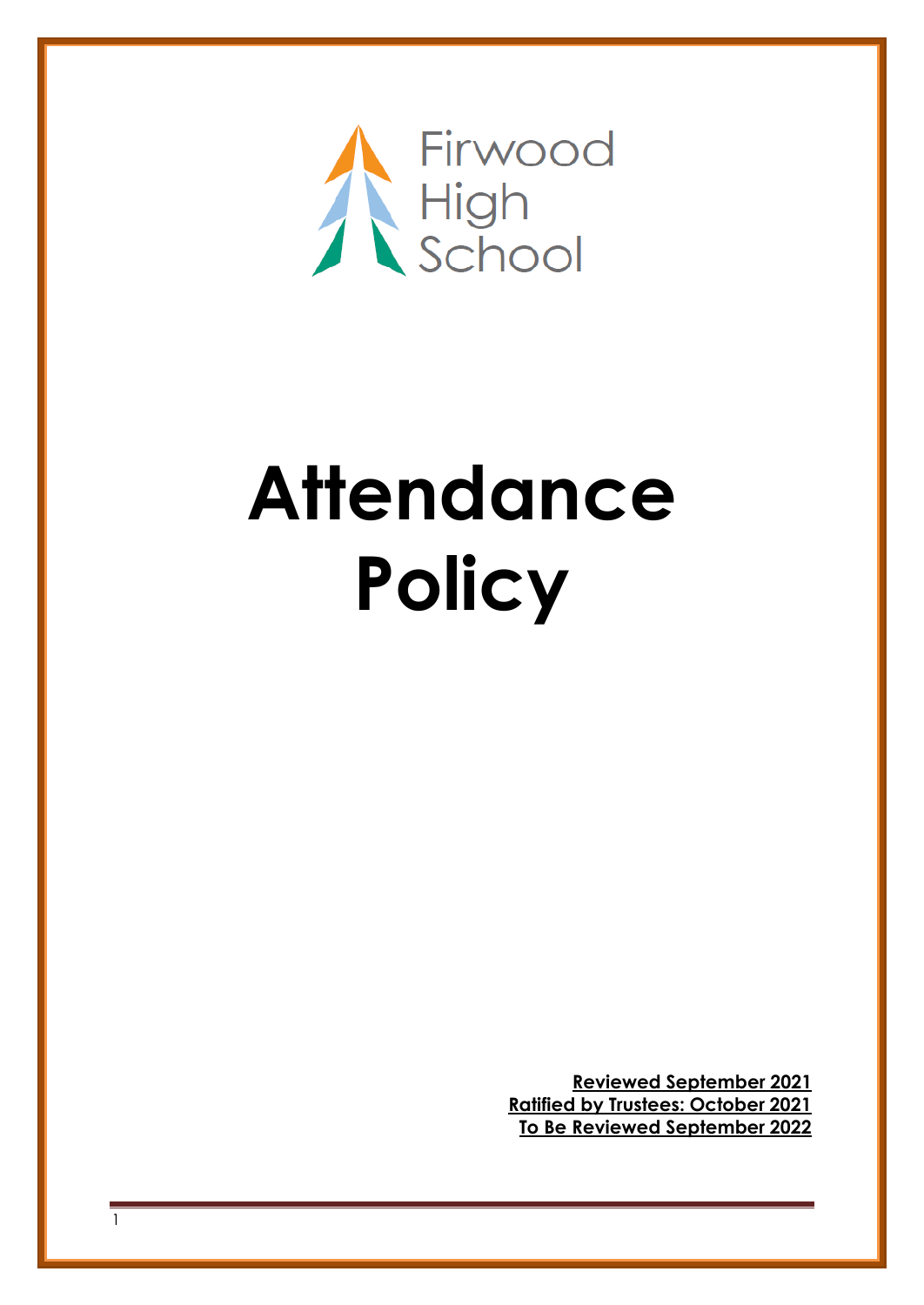Firwood staff have contributed to the development of this policy and have been consulted throughout the process.

Reference has been made to:

Department for Education National Statistics- "School Attendance 2016-2017" Department for Education "School Attendance" November 2016 Department for Education "Advice on School Attendance" November 2012 Department for Children, Schools and Families "Guidance on the Attendance of Pupils with Special Educational Needs" 2009

At Firwood, we pride ourselves on high standards of pupil attendance and we expect that all students will attend school as long as they are fit and well enough to do so in line with the expectations of 380 half days (190 full days) for an academic year as specified in Department of Education Guidance 2012. In our attempts to maintain these standards we adhere to a set of rigorous guidelines (outlined below) which value, and rely on the relationship with parents and other professionals (transport, school nurse and Early Interventions etc).

A student's attendance at school is the responsibility of parents and carers and Firwood School works actively with parents to encourage a regular pattern of attendance is maintained to ensure:

- The promotion of young person's welfare and safeguarding
- Every student has access a high quality education to which they are entitled.
- Student's succeed whilst at school.

If a student is absent from school and no clear reason is provided either by parents and carers directly or via passenger escort :-

- **1.** Initial reports to the office via bus registers / phone call from home. Information shared with class teams.
- **2.** Absence left blank in register & recorded as 'N' on SIMS until reason for absence is established.
- **3.** Office staff to make 1st day contact by telephone to parent/carer.
- **4.** If valid reason for absence then office staff to authorise symbol in register.
- **5.** Following 1st day contact, if no valid reason is given this will be recorded as unauthorised. Continuing efforts to contact parents/carers will be maintained.
- **6.** If no response to contact by 10.30 am Head of School (or SLT) to be informed and, in the case of a CLA or child causing concern, SLT informed and phone call to social worker / parent.
- **7.** 2nd day contact as above.
- **8.** Two members of staff will undertake any home visits as appropriate.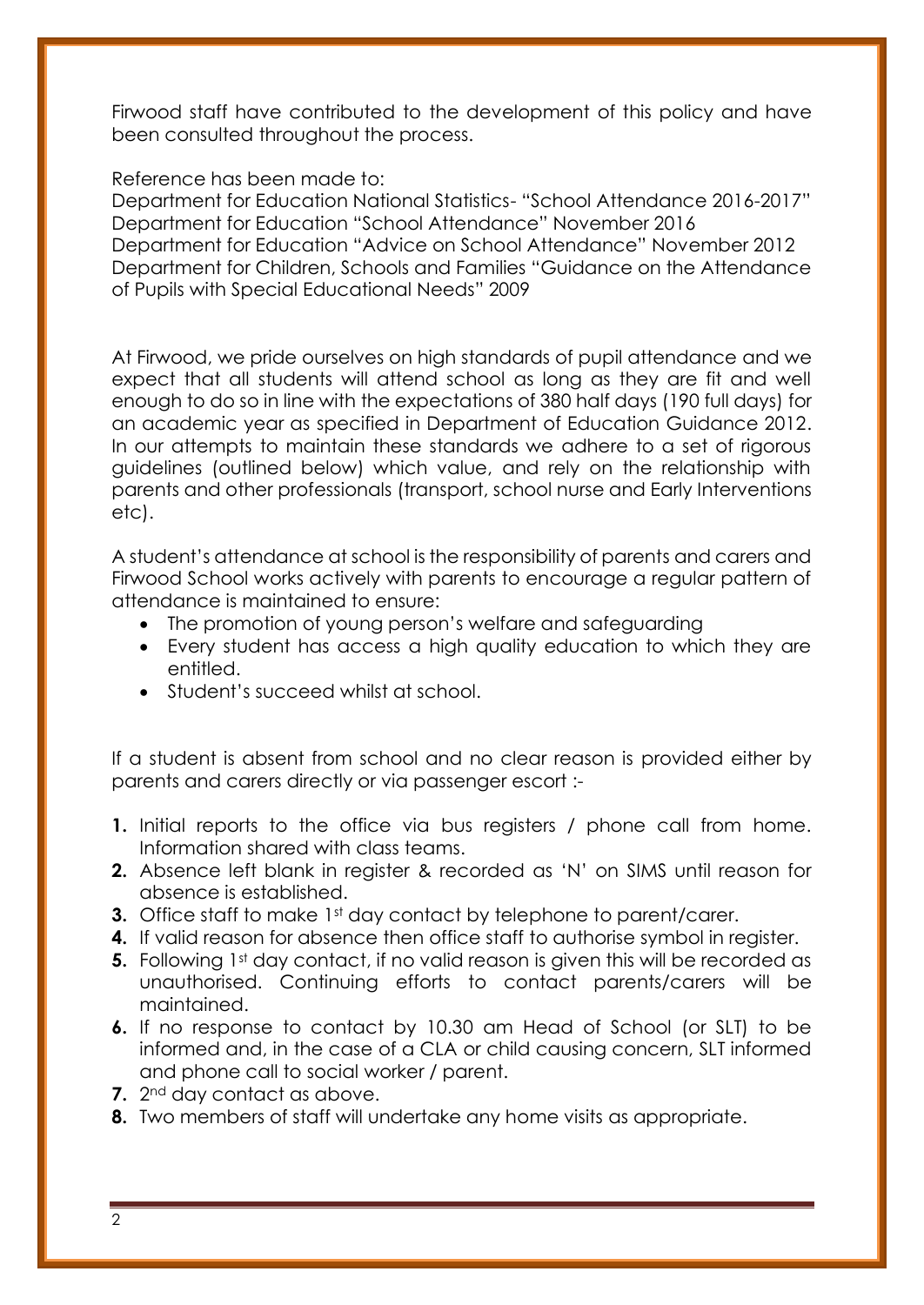- **9.** If a student has frequent absence and parents have validated the absence, office staff and SLT will monitor closely the attendance/reasons for absence.
- **10.**Concerns about frequent absence would be shared at SLT & Trustees at designated meetings using attendance data. Absences are recorded in the office in SIMs and the absence monitoring file.
- **11.**If a student has an ongoing medical need, resulting in frequent absence, the school nursing team/community paediatrician will be contacted for guidance and advice. Regular contact with the parents/carers will be maintained.
- **12.** A student who has been absent for more than 10 days after an authorised absence or 20 days of consecutive unauthorised absence will be supported in line with "Keeping Children safe in Education" policy and contact will be made with the Local Authority to establish (jointly)their whereabouts.

## **Attendance at Appointments**

Due to the range of needs that our students have, attendance at medical appointments may be more frequent during the school day.

All appointments will be monitored by the office staff and recorded as M in the register.

If a student leaves the school premises to attend an appointment, parents/carers will complete the signing out screen.

If a student leaves school due to illness during the school day the signing out screen will also be completed and escorts informed by the class team.

## **Holidays in Term Time**

Holidays in term time are discouraged as a general rule at Firwood. However, we do understand that family circumstances may mean that this is necessary.

In this case, the following procedure should be followed :-

- Leave of absence forms are available from school and should be completed by parents giving details regarding the planned absence. The exceptional circumstances will be considered by the Head of School.
- Form should be returned to school at least 2 weeks prior to the planned absence.
- The Head of School will consider the application and inform parents in writing whether the application has been approved.
- In the case of extended absence from school, a return date must be provided before the absence commences, address while away and other additional information.